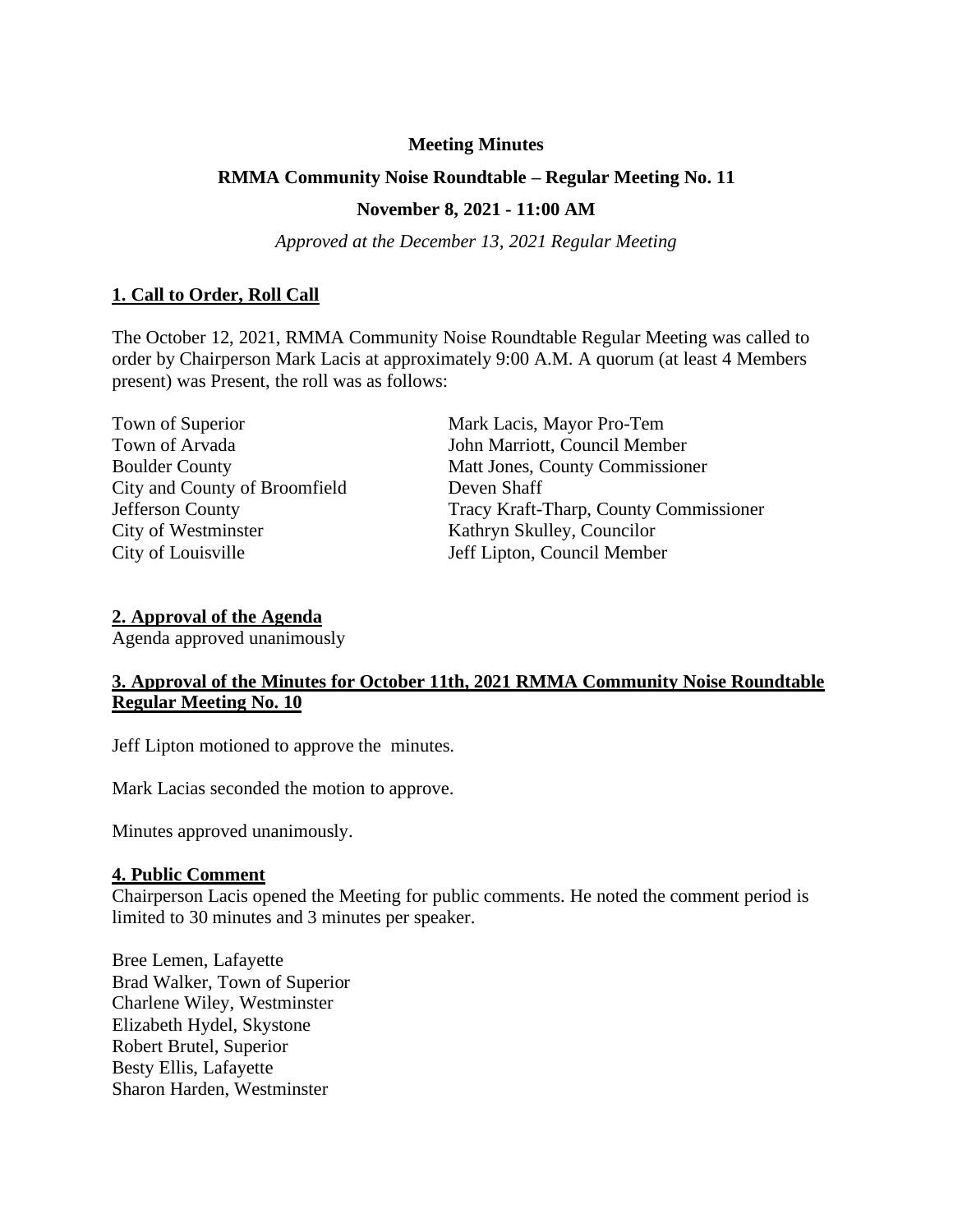# **5. Roundtable Agenda Items**

*A. Proposed process for developing potential alternative VFR arrival/departure routes – Ben Miller EMMA*

i. Discussion of whether Roundtable would like to hire an independent aviation consultant to help work through the process

Ben Miller presented the proposal for developing potential alternative VFR arrival/departure routes. A summary of his presentation can be found below.

## **Miller Presentation - Background and Context**

#### **Strategy:**

Identify and implement voluntary VFR arrival and departure routes

#### **Objective:**

To achieve stakeholder consensus regarding voluntary routing procedures for Visual Flight Rules (VFR) traffic arriving and departing Rocky Mountain Metropolitan Airport

The development of routes would focus on mitigating the noise of aircraft operations to and from RMMA by recommending routes that impact adjacent communities the least as defined by the priorities of the RMMA Community Noise Roundtable.

These routes would still need to satisfy the safety and operational requirements of pilots and air traffic control as determined by RMMA Noise Task Force and Federal Aviation Administration.

#### **Stakeholders**

- RMMA Community Noise Roundtable members
- RMMA Noise Task Force
- Airport Advisory Board representatives and other airport users
- Aviation consulting firm (optional, but recommended)
- Local land use planning members
- Surrounding public

## **Aeronautical Considerations**

- Would the route serve a significant amount of demand in that direction?
- Would the route be practical to fly from a performance/routing perspective?
- Would the route conflict with controlled airspace?
- Would the route conflict with other airport procedures? (IFR arrivals/departures, other airports' traffic patterns, etc)

## **Community Considerations**

● Does the route significantly alleviate noise impacts by avoiding noise-sensitive areas?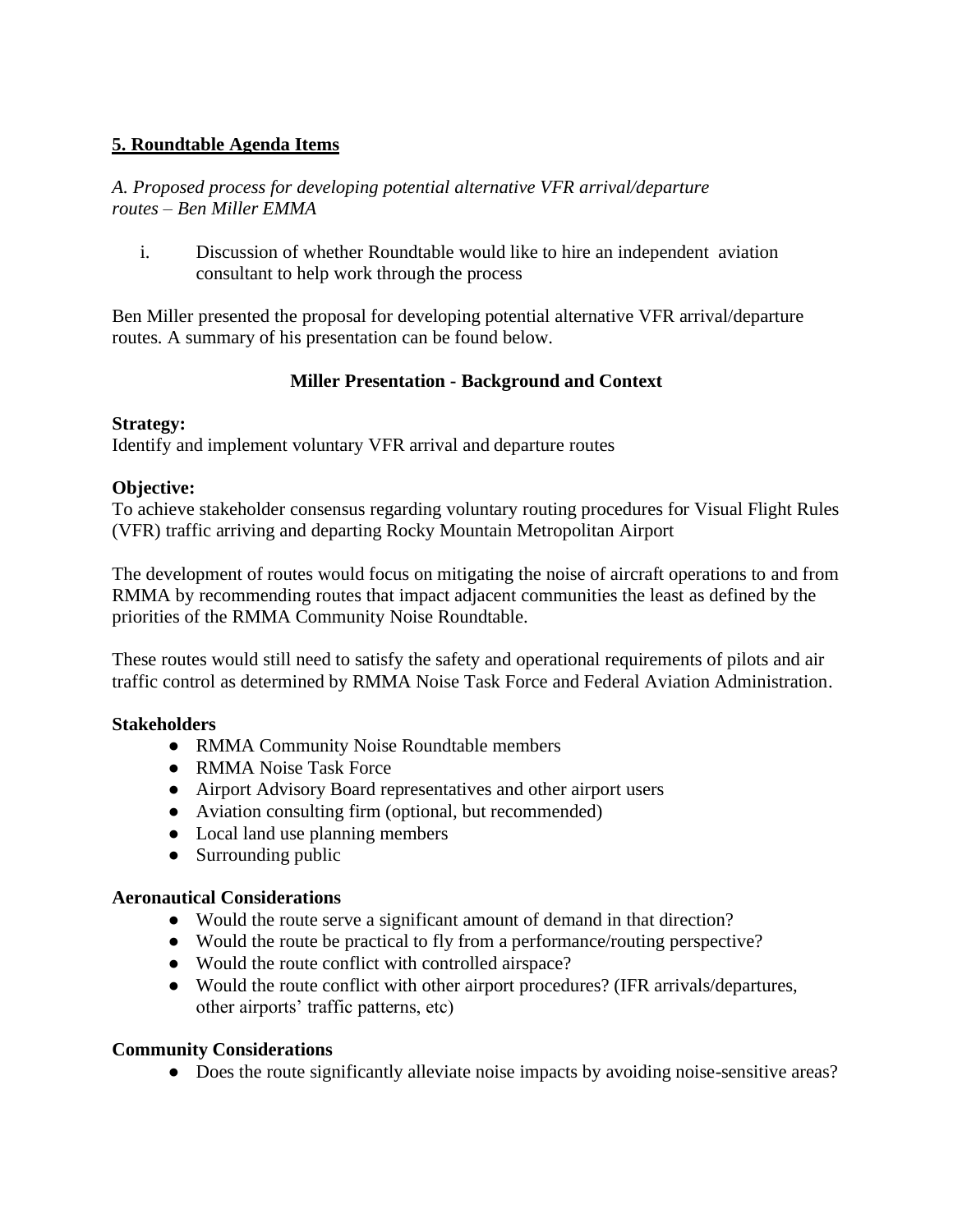- Will the route reduce noise impacts or simply transfer noise complaints from one area to another?
- Will community plans/zoning continue to preserve the noise compatibility of the route?

# **Miller Presentation continued - Recommended Process**

Below is the step-by-step process recommended by Mr. Miller and a brief description of what each stage in the process would entail. The parenthesis note how much time each particular stage would likely need to be executed.

- 1. Defining Desirable Routing Conditions Stage (1 month)
	- RMMACNR should discuss and reach consensus on routing and noise-abatement priorities
- 2. Aviation Stakeholders Stage (2 months)
	- Workshops with the RMMA Noise Task Force to draft initial routes, preferably these workshops would be facilitated by an aviation consulting firm; and if not, then by airport staff.
	- Mr. Miller estimated this phase would require three meetings:
		- o One meeting focused on VFR departures/arrivals to the north/west
		- o One meeting focused on VFR departures/arrivals to the south/east
		- o One final meeting to review initial routes and make final adjustments based on input
	- *Focus will be on identifying routes that address the most common departure/arrival scenarios*
- 3. Community-Planning Stage (1 month)
	- Review VFRs in the context of future land-use plans
	- Meeting of RMMACNR members, local land use agencies, and EMMA Noise Task Force members
- 4. Public workshop(s) (1-2months)
	- Host public workshop to present recommended routes
	- Post recommended routes on project website for review and comment
	- Would be led by RMMACNR members and aviation consulting firm
- 5. Decision Stage
	- A final presentation of VFR recommendations will be made to RMMACNR
	- RMMACNR will then decided whether to approve the recommendations
- 6. Forwarding Stage (18-24 months)
	- *If consensus is found, RMMACNR will forward recommendations to FAA for environmental and procedural review (18-24 months)*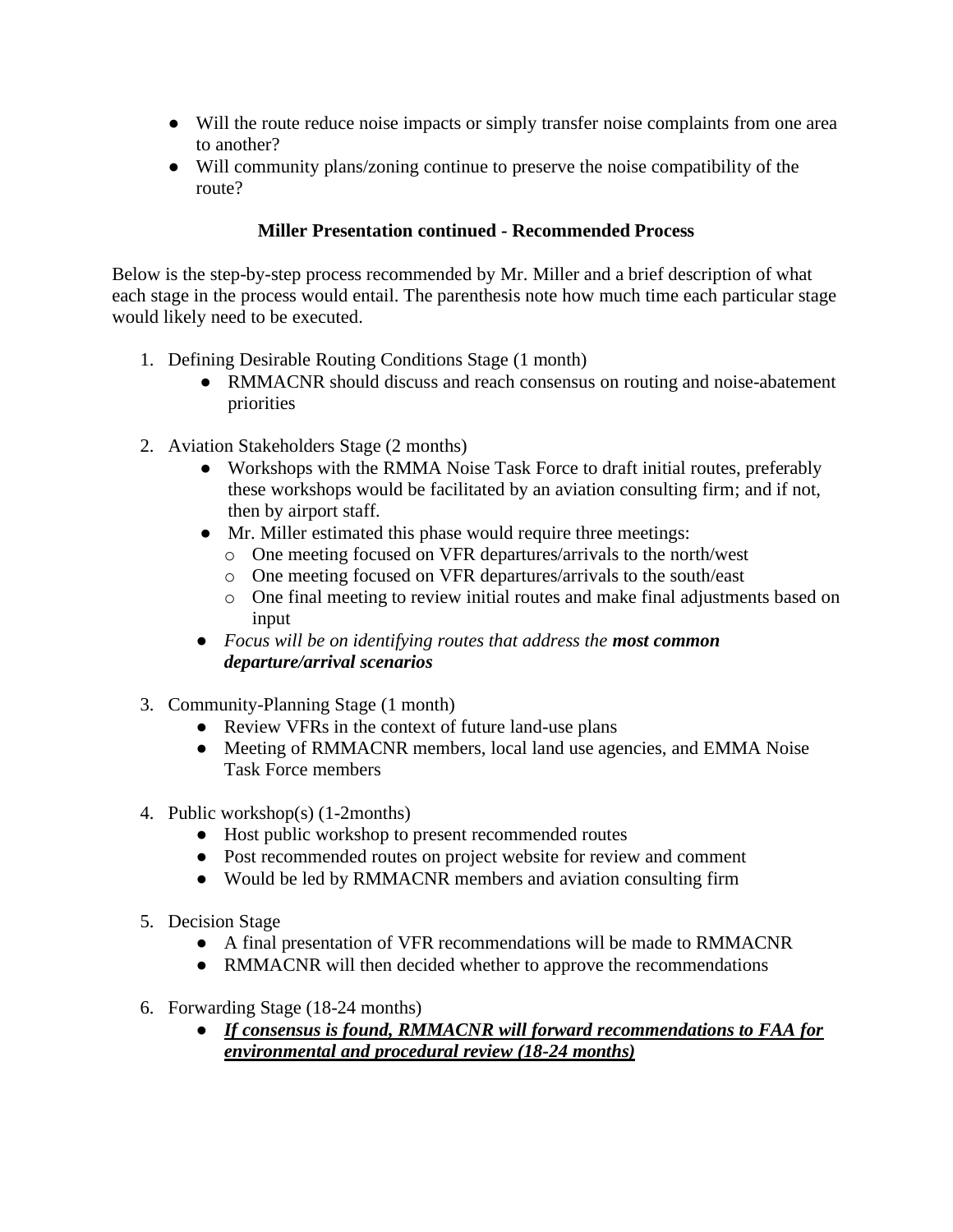# **Miller Presentation - Q & A**

- John Marriott voiced support for the process that was presented saying it captures the three most important elements: users/pilots affected, impact on community members, and collaboration with local governments. He also expressed support for hiring a consultant to lead on this work.
- Matt Jones expressed confusion about what EMMA is responsible for doing? He raised the question - if the goal is to reduce, how can you reduce when it is the same number of flights. He further noted that there is a fairness factor here.
- Ben Miller responded by saying that the established topic of discussion was about routing changings not reducing aircraft flights. He stated that we cannot limit flights because that was a political and policy discussion for the FAA to determine.
- Kraft-Tharp noted that this is not a discussion regarding routes and that the focus should be on the change in egress/digress. She suggested that if Commissioner Jones wants to have a discussion on routes, then that should be addressed separately so the roundtable could stay within the scope of the agenda item.
- Jeff Lipton inquired about where the interface is with the technical committee, the roundtable, and the public.
- Miller responded that the interface includes roundtables on less noise sensitive areas, taking that input to aviation stakeholders. The process could accommodate Commissioner Kraft Tharp's recommendation for public input and he would like to have RMMACNR members and community members with aviation expertise included.
- Jeff Lipton suggested that it seems as if the roundtable still has control over this process and asked if there was a list of goals.
- Miller said the roundtable can and should ultimately determine the goals
- Lipton stated that it would be great to have additions in terms of membership and opportunity to the public. He emphasized that this is a technical process which requires input from technical people. He asked if it would be possible for these technical meetings to be available to the public?
- Miller expressed reservations about whether that should be done but said that it could be arranged
- Lacis indicated that he agrees with many aspects of what Matt Jones highlighted and said that believes this is a step forward to solving this issue. Lacis asked Miller how RMMA would send out an RFP (request for proposal) with interested consultants.
- Miller stated that he doesn't anticipate an RFP would be needed. He noted that he does not have a great sense of available consultants and that the FAA suggests firms like ABCx2. There could be discussion about hiring them again.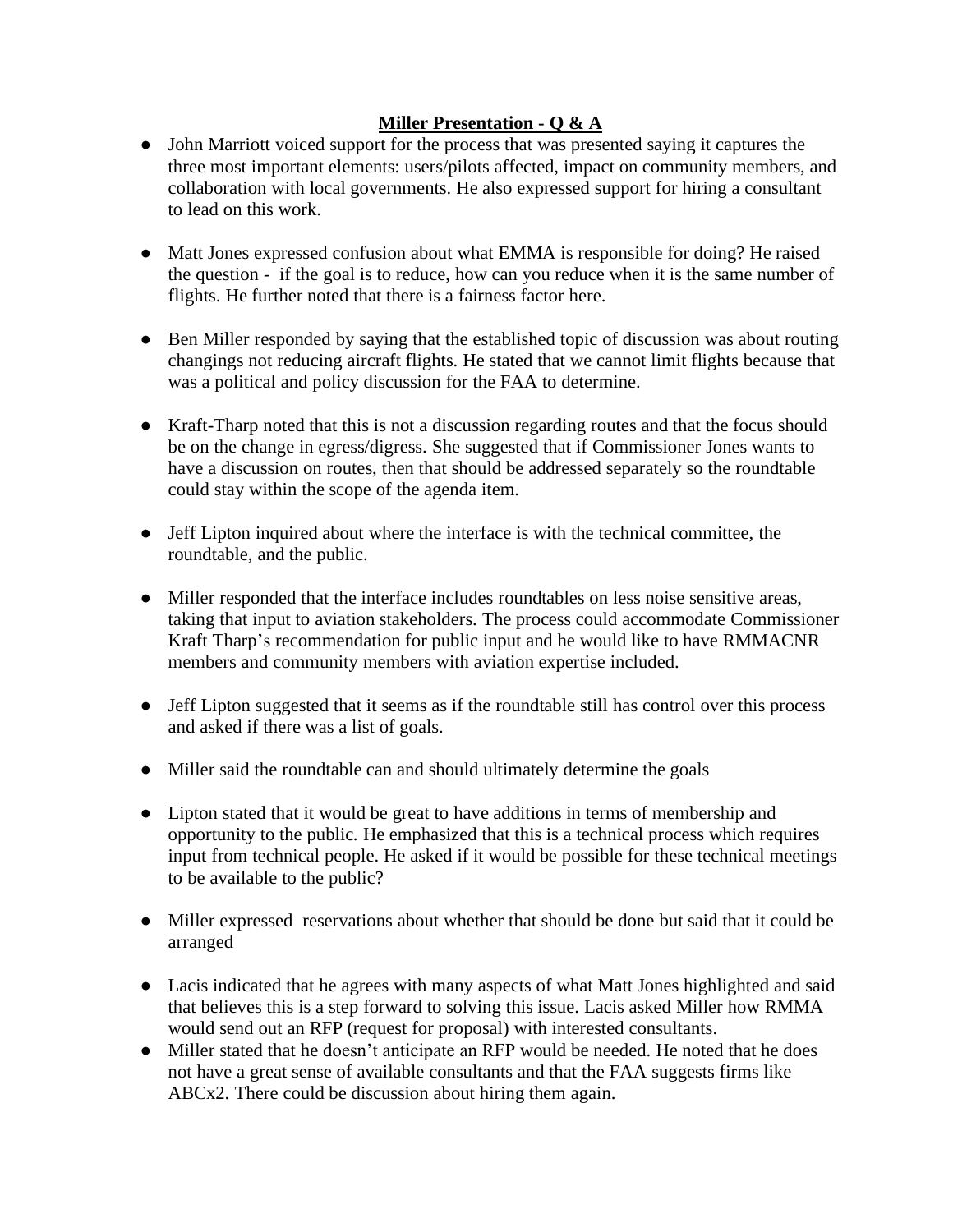- Kraft-Tharp asked if a motion was needed.
- Lacis stated that he did not believe a motion was necessary.
- Kraft-Tharp suggested that a financial report was needed by the RMMACNR
- Miller agreed to have a develop a financial report.
- Matt Jones mentions MOU and his opposition noting that it is not building consensus.
- Lacis acknowledged Jones' concerns.
- Lacis noted that he believed there was a consensus around hiring consultants and asked if the roundtable wants to interview proposed consultants or go a different direction?
- Marriott stated that the roundtable needs to weigh in on 4 things:
	- o Come up with the general conditions we are looking for with consultants
	- o Decide whether or not to hire consultants
	- o What the makeup of this subcommittee will be
	- o Process by which this subcommittee operates.
- Lipton suggested that Miller put together a work plan for the RMMACNR to review and ensure that everyone is on the same page.
- Jones expressed opposition to this proposal and disappointment in the way things are going. He stressed that the Public is critical to this process.
- Lacis said that he sees a path forward to this and then concluded the discussion.

#### *B. Discussion on next steps on the creation of workgroup/subgroup to evaluate additional ABCX2 recommendations*

- Lacis noted that he would like to continue the progress on this front and create a subgroup to review the recommendations.
- Kraft Tharp expressed desire to be part of the committee.
- Shaff stated that he believed this group would need to meet outside of the regular RMMACNR monthly meeting.
- Lacis expressed support and noted his belief that a separate working group is necessary to produce results.
- Kraft Tharp noted that she sees at least two members who have already expressed inital interest in joining.